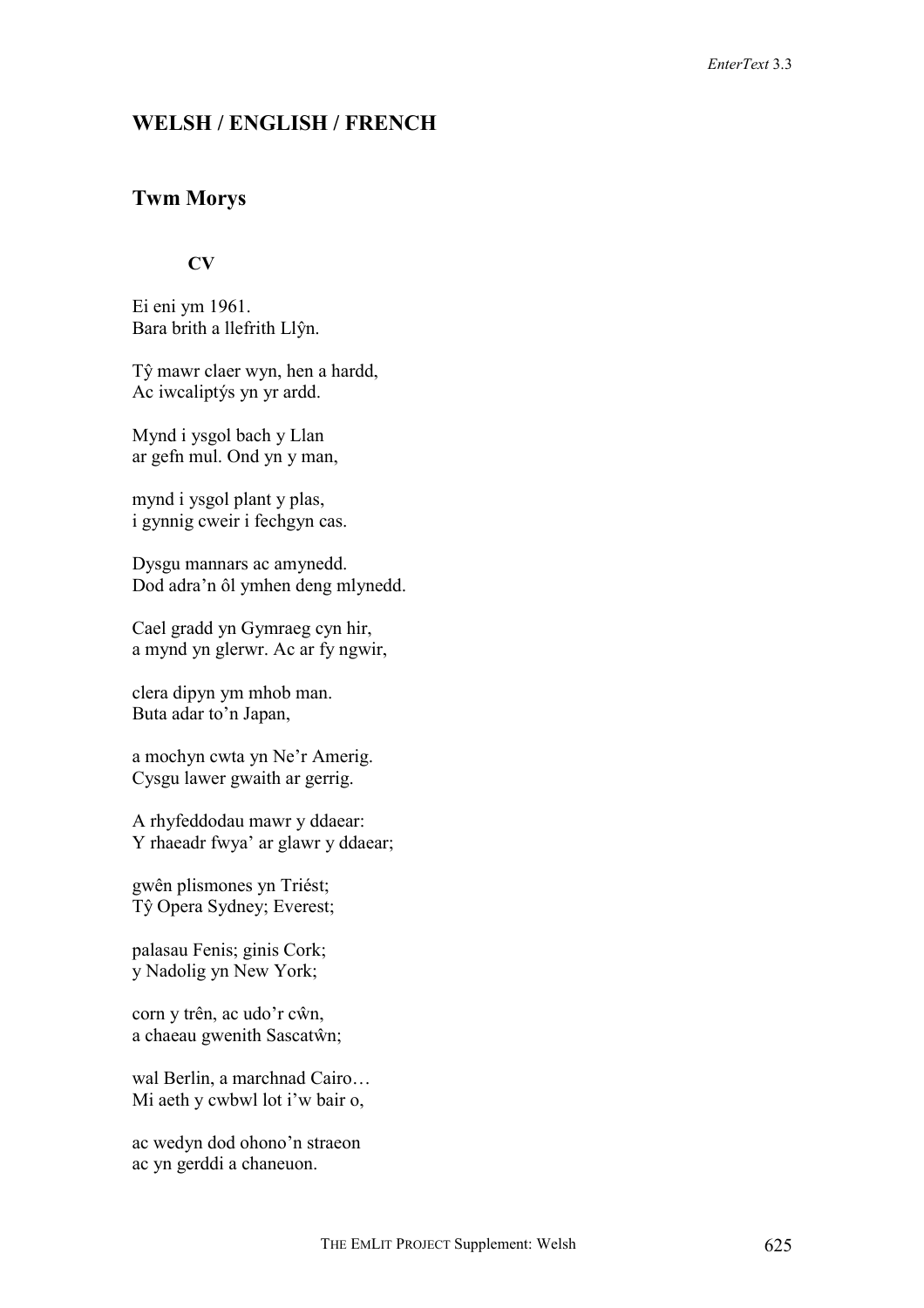Bu'n byw fel hobo yn y bôn, efo'r glêr ar lawer lôn.

A'r lôn orau o'r holl lonydd yw'r lôn adra i Eifionydd.

## **ENGLISH**

# **CV**

Born in 1961. Bara Brith and milk from Llyn.

A big white house, old and beautiful, With a eucalyptus in the garden.

Went to the village school On a donkey. But soon

Went to the school for the sons of big houses, To fight with bullies.

Learnt manners, and patience. Came back home after ten years.

Got a Welsh degree before long, And became a busker. And, I can tell you,

Busked a bit everywhere. Ate sparrow in Japan,

And guinea-pig in South America. Slept on stones many times.

And the wonders of the earth: The greatest waterfall on the face of the earth;

The smile of a police-woman in Trieste; The Sydney opera-house; Everest;

The palaces of Venice; the guinness of Cork; Christmas in New York;

The horn of the train, the howling of the dogs, The wheat-fields of Sascatoon;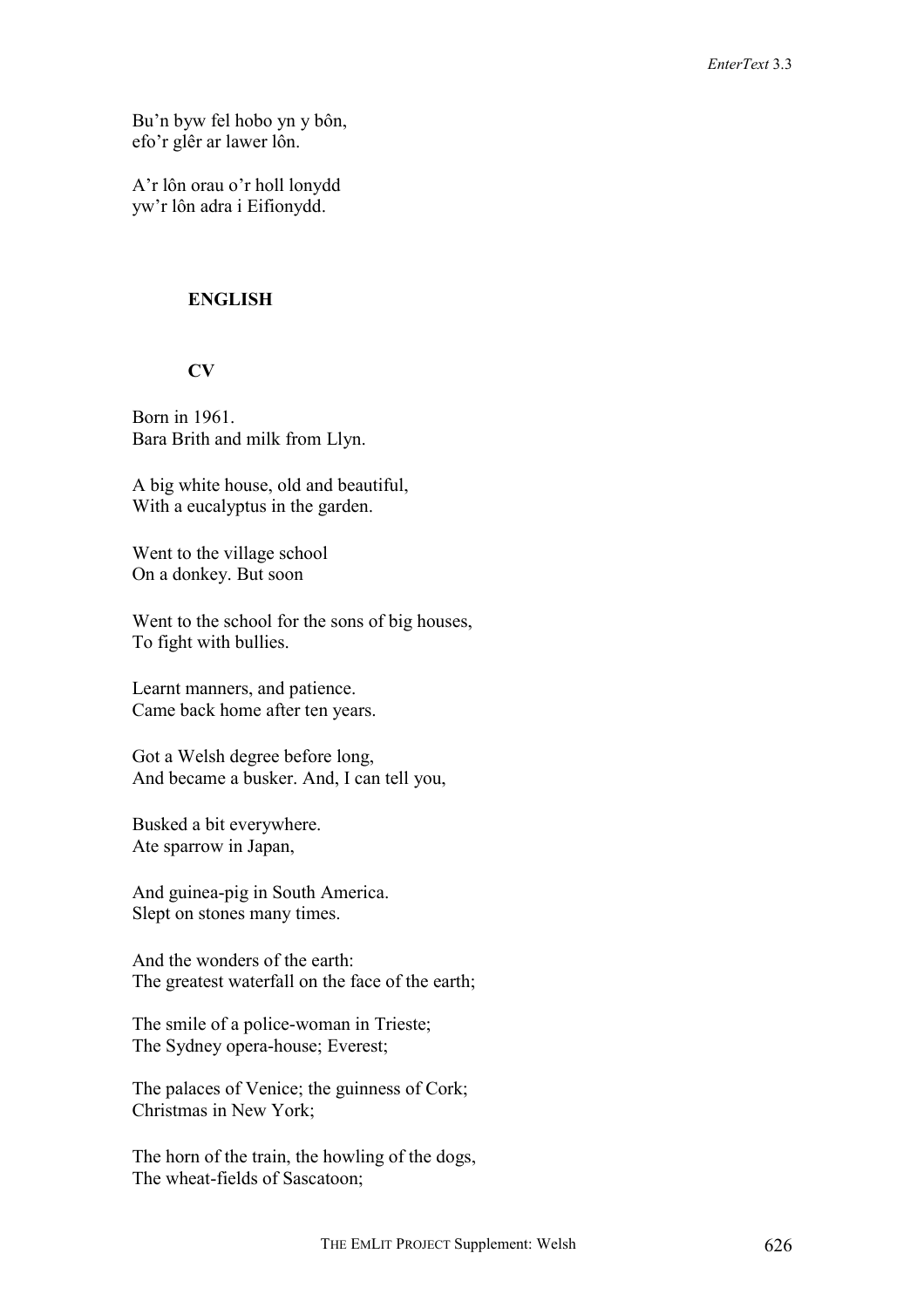The Berlin Wall, the Cairo bazaar… It all went into his cauldron,

And came out of it as stories, Poems and songs.

Lived like a hobo, really, With the buskers on many roads.

And the best road of all roads Is the road home to Eifionydd.

(Translation: the author)

# **CV**

Born in 1961. Milk from Llyn and currant bun.

Beautiful the old white house, in the garden a eucalyptus.

Went to first school in the village on donkey-back. But the next stage,

attended one for big-house prigs, and gave a thrashing to the thugs.

Learnt some patience, and some manners. Came back home after ten years.

Before long got a Welsh degree, became a busker. And believe me,

busked a bit wherever I can. Dined on sparrow in Japan,

and South American guinea-pig. Often slept on stones after a gig.

Got to see some of the world's wonders: the greatest waterfall that thunders,

the smile of a police-woman in Trieste, Sydney opera-house, Everest,

Venetian palaces, Guinness in Cork,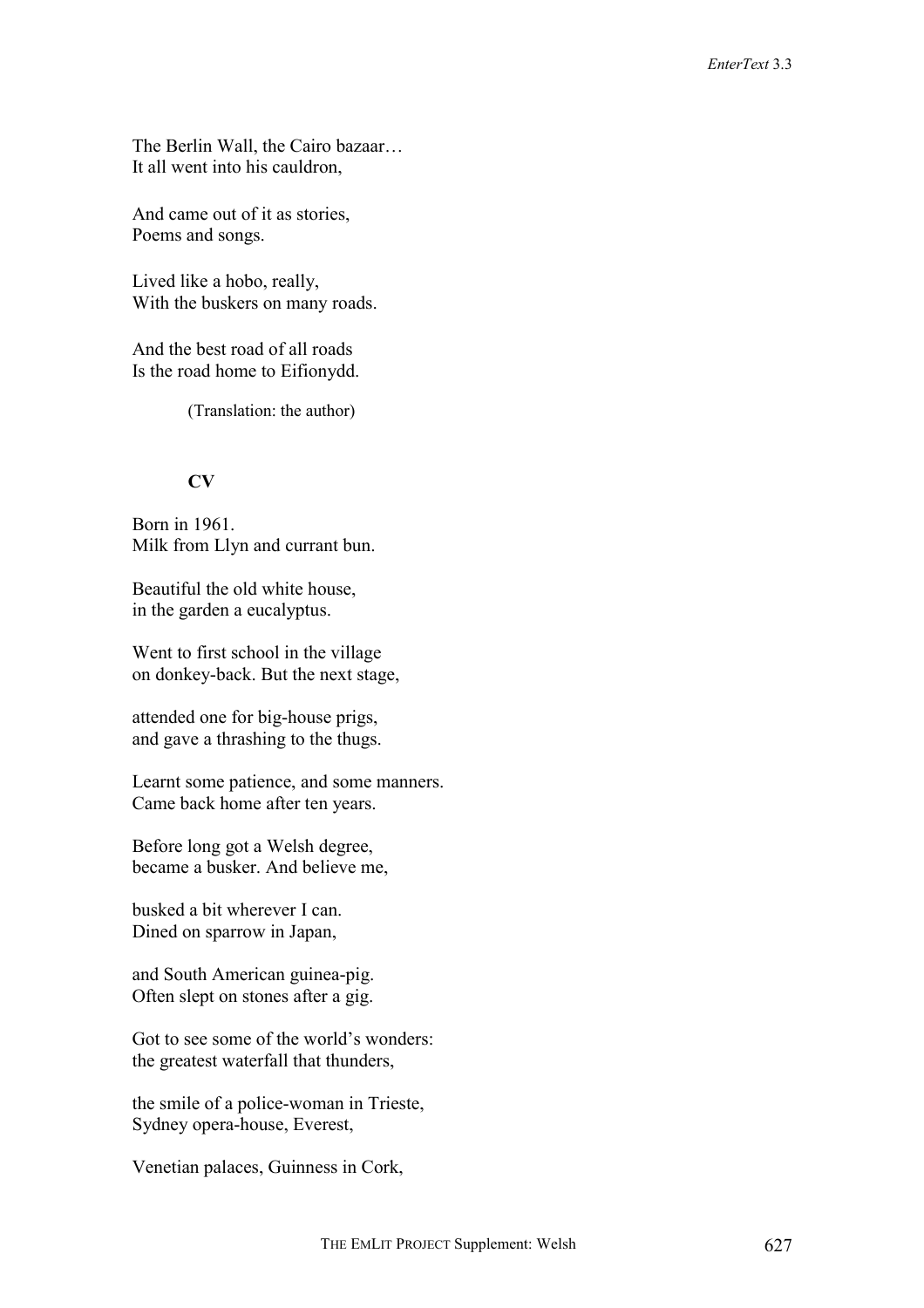once a Christmas in New York,

howling of hounds, the wail of a train, vast fields of wheat in Sascatchewan,

Cairo's bazaar, the Berlin Wall… my cauldron simply swallowed it all,

and out it came before very long as a fountain of stories, poems and song.

Lived just like a hobo in boots, along with the buskers on so many routes.

But the best road wherever I roam is the road back to Eifionydd and home.

*Bara brith:* "speckled bread," the currant loaf which is a Welsh speciality. *Llyn:* the peninsula of north Wales, known for its dairy produce. *Eifionydd:* pronounced "I-vee-on-eth," a district of the county of Gwynedd, north Wales.

(Version: Paula Burnett)

### **FRENCH**

## **CV**

Né en mille neuf cent soixante et un. Bara Brith, puis lait de Llyn.

Blanche et belle la grande maison, Arbres des quatre saisons

A l'école du village à dos D'âne. Mais bientôt

Ce fut l'école des fils à papa, Où les gros bras ne manquaient pas.

Dix ans pour y apprendre Bonnes manières et patience.

Bientôt pourvu d'un diplôme gallois, Me mis à faire la manche ça et là.

Je peux vous dire un peu partout.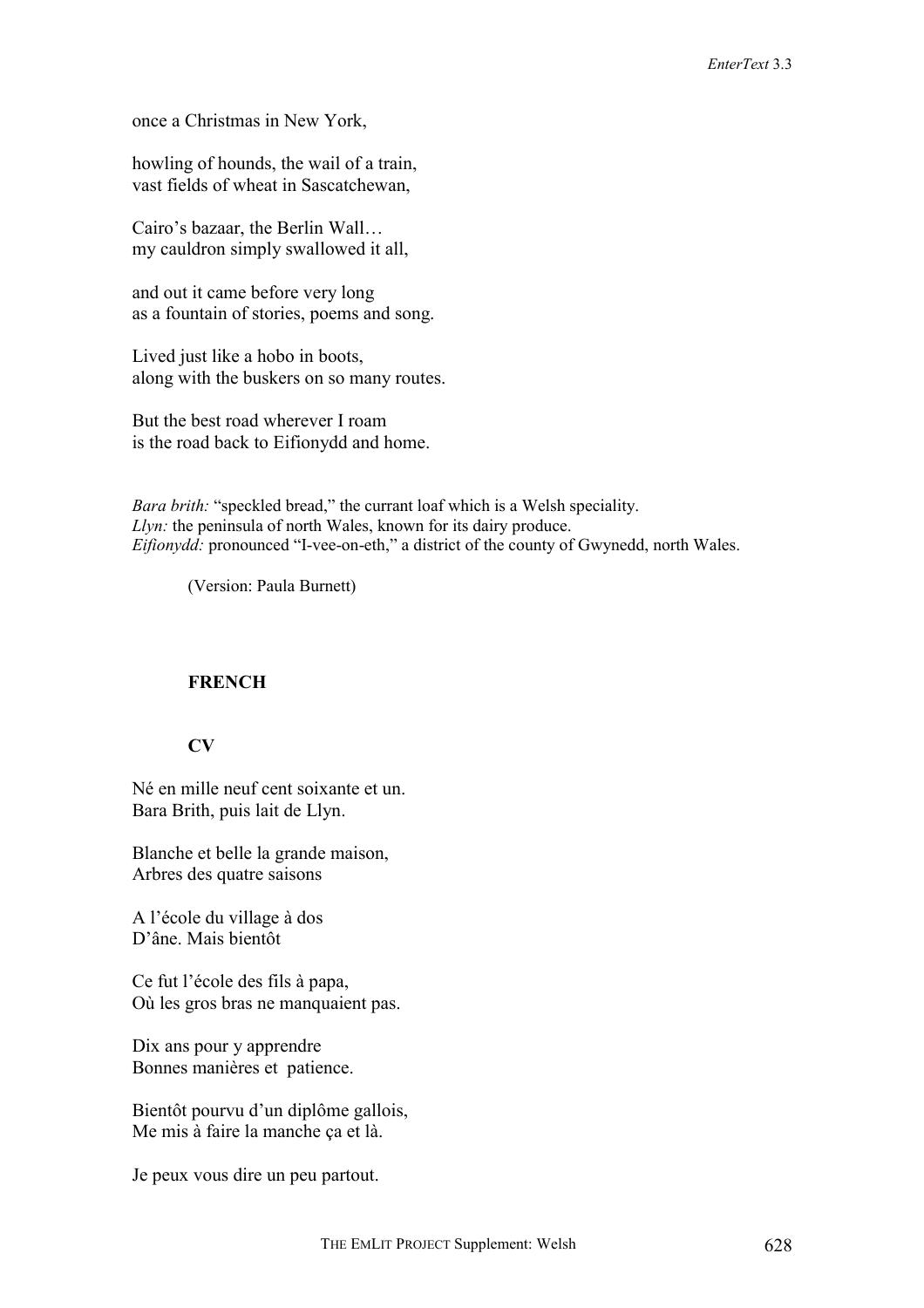Au Japon ai mangé des moineaux,

Du cochon d'Inde en Amérique. Dormi plus d'une fois sur des briques.

Et les grandes merveilles du monde : La plus haute chute d'eau du monde ;

Le sourire d'une policière de Trieste; L'opéra de Sydney, l'Everest ;

les palais de Venise ; la Guinness de Cork ; la nuit de noël à New York ;

les abois des chiens, la sirène du train, les champs de blé du Wisconsin ;

Le mur de Berlin, le bazar du Caire … J'engloutissais tout sans me soucier guère

Et cela ressortait en chansons, Poèmes et récits sans façon.

Ai vécu en errant somme toute Avec des vagabonds sur bien des routes.

Et la meilleure route de toutes C'est celle du retour à Eifionydd.

(Traduction: Annette Gérard)

# **Twm Morys**

# **THREE POEMS**

### **WITH LITERAL TRANSLATIONS INTO ENGLISH AND NOTES**

**1** 

### **Y Sawl Sy'n Fy Nhrosi i**

Erbyn iddo 'nerbyn i, A 'mynedd a 'nhu mewn-i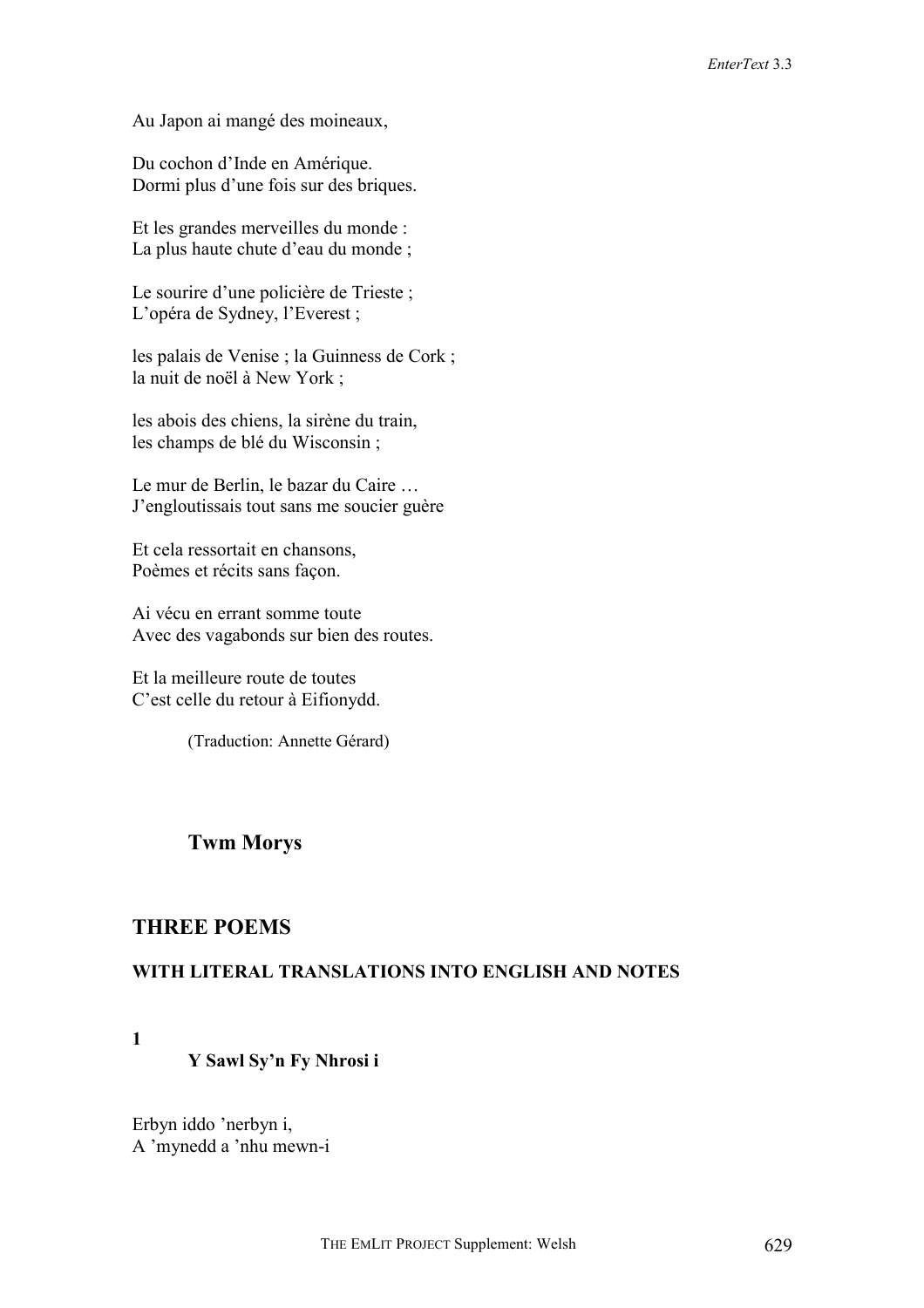Wedi mynd, a heb waed mwy, Heb anadl, yn bibonwy,

Gall hwn, fel meddyg â lli, Fy agor heb gyfogi,

A heb lanast, trawsblannu, Tywallt ei hun i'r twll du.

Wedi gwneud y gwniadwaith, Ni welwch ôl ei law chwaith.

A rhoed y doctor wedyn Arnaf i yr enw a fynn.

#### *Author's literal translation and notes:*

#### **To the One Who is in My Translating**

By to him my receiving, my brain and my insides after going, without blood (any) more, without breath, in ice, this one will-be-able, like a surgeon, to my opening without nausea. And without mess, transplant, put himself into the hole black. After doing (of) the needlework, Not you-will-see trace (of) his hand, either. May-put the doctor then On me the name which he-wishes.

This is a poem about a poem about to be translated! By the time it lands on the translator's desk, it will have been prepared already for the operation by being put into English. The poem in English is like a note for the surgeon attached to the (dead) body. But in the original language, this hasn't happened yet, of course! The poem in Welsh tells us what the surgeon will do to it, after it's been "prepared."

### **To My Translator**

Now you've received me, doctor, With my brain and my insides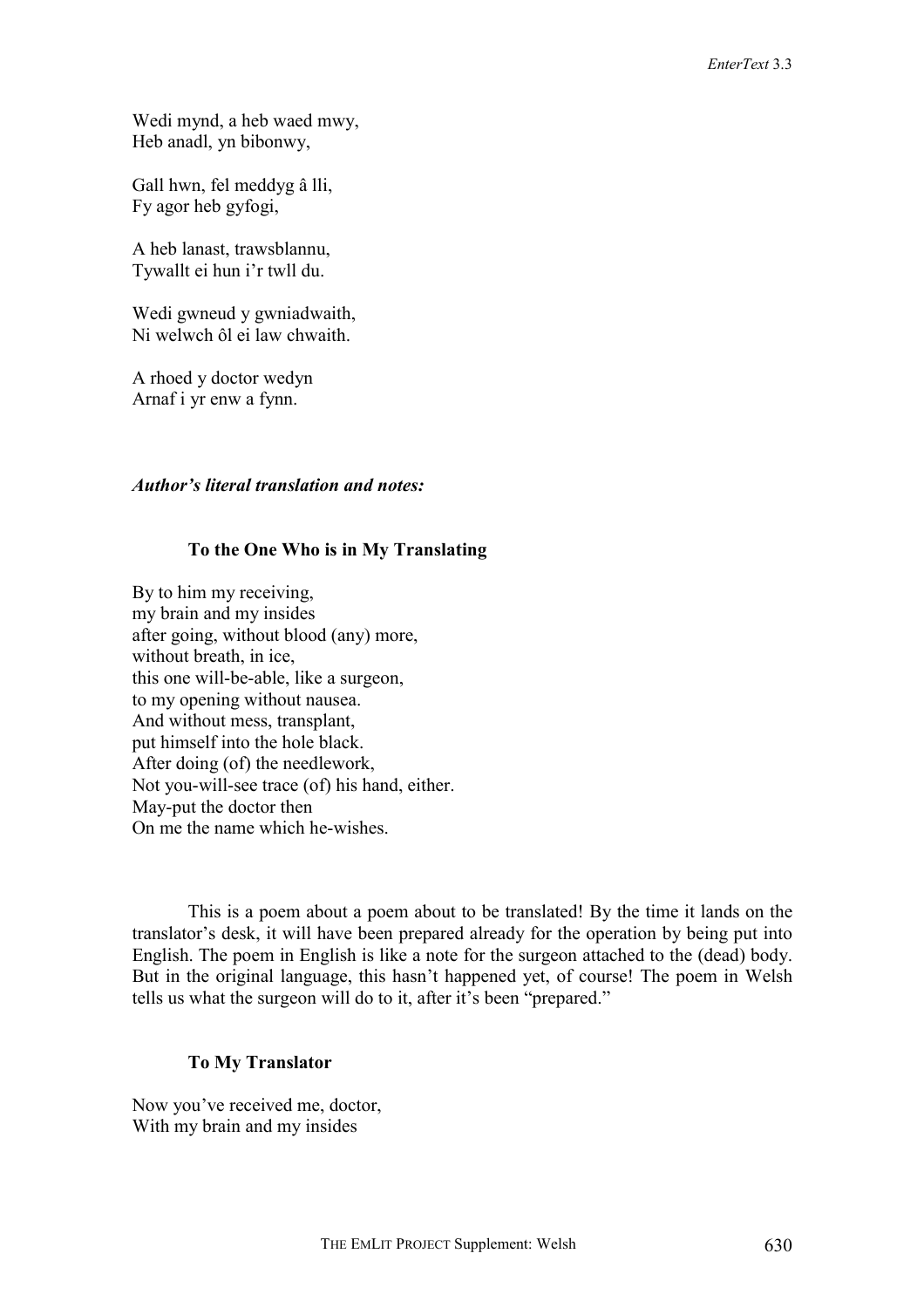Removed, with no more blood Or breath, in ice,

You can go ahead And operate without nausea.

Perform a tidy transplant Of yourself into the hole.

And when the needlework is done, Nobody will see a trace of your hand.

Then you can make up A name for me.

(Translation: the author)

**2** 

### **Un Bore Oer**

Un bore oer, yn lês brau O'i anadl o a minnau, Aethom i weld gwyrth y môr Fel mabinogi'n agor.

Gwenu wnaeth yr hogyn aur: Yn y brwgaetsh a'r brigau'r Oedd esgyrn mân y gwanwyn, A'i gri o hyd o gae'r ŵyn.

Ond roedd rhew yn yr ewyn, A minnau'n gweld mannau gwyn Ei fabinogi'n agor, A'i drem o hyd ar y môr.

# *Author's literal translation and notes:*

# **One Morning Cold**

One morning cold, in lace fragile of his breath and mine, we-went to see miracle (of) the sea, like *mabinogi*<sup>1</sup> in opening.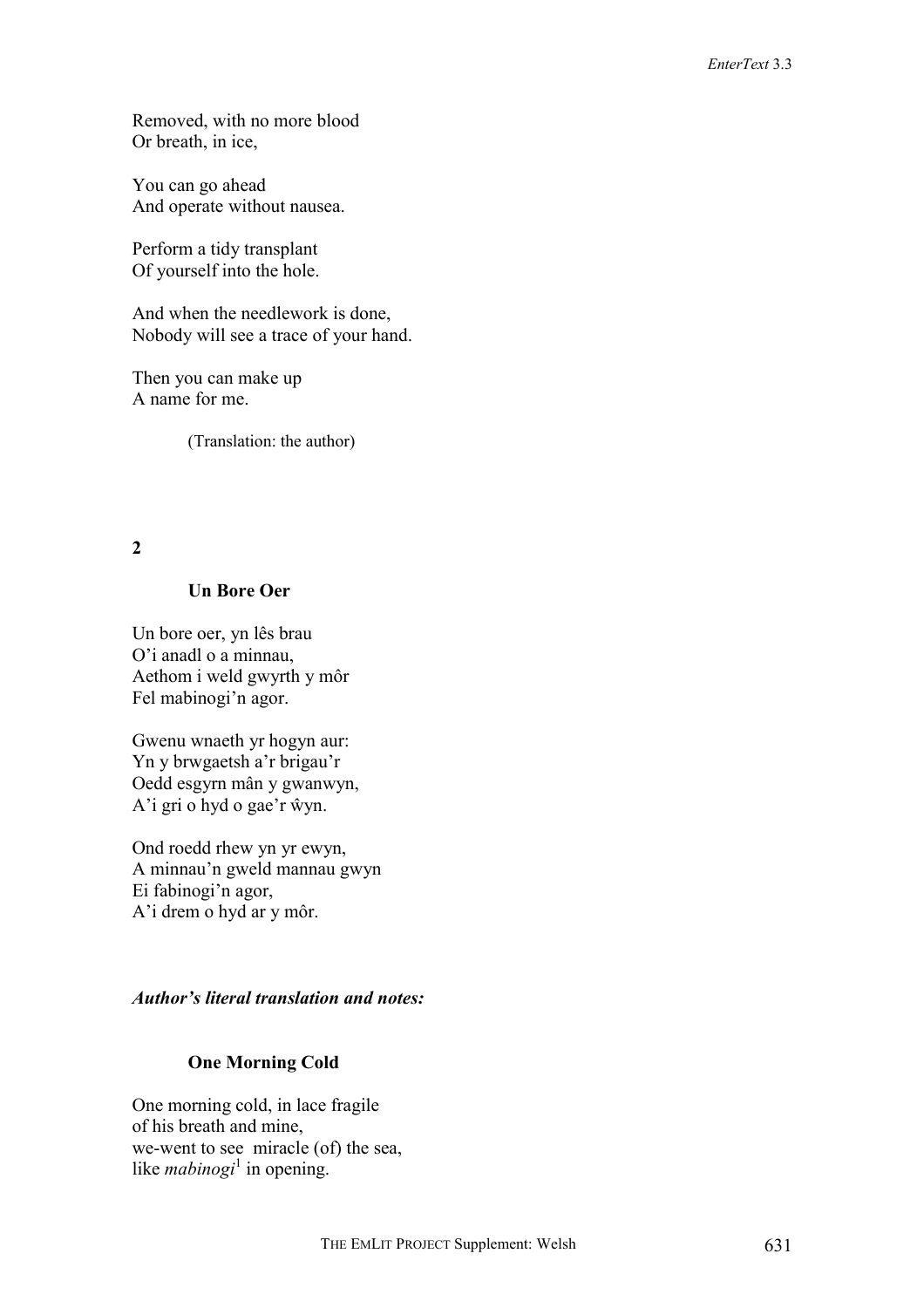Smile did the child golden: In the brushwood and the branches Were bones tiny<sup>2</sup> (of) spring, And a cry constantly from field (of) the lambs.

But was ice in the foam, And me in seeing white places<sup>3</sup> (Of) his *mabinogi* in opening, And his gaze constantly on the sea.

<sup>1</sup> *mabinogi* means "story of events or feats of youth." It's used for the collection of ancient Welsh legends, about Pryderi and Rhiannon and Brân, first written down in the middle ages. These are called "the first branch, second branch, third branch etc. of the Mabinogi."

 $2^2$  To be "nurturing tiny bones" is a Welsh expression meaning that a girl is pregnant.

 $3$  "White (or blessed) place, place over there" is an expression in Welsh meaning something like "the grass is greener on the other side." To be "white your world" means to be happy.

This is a poem, from one angle, about a father taking his small child down through the woods and the fields, to the sea. Worrying already, as he stares at the waves, how the child will one day want to leave. The spring, of course, is the beginning of life. So is the *mabinogi*, not yet opened – the legend, as it were, of the child. That is, the life he will make for himself. The sea always implies movement, leaving, dissatisfaction. From near Caernarfon, on a clear day, one can sometimes look over the sea to Ireland. There's an expression "to see Ireland for something," which means to long for it. The brushwood, branches and lambs have a quaint effect in English. Not at all in Welsh. Some critics, who live now in Cardiff, complain about the almost absolute ruralness of strict-metre poetry in a modern urban world. But I was brought up here. And how can a tree or a river be old-fashioned?

To me, it is a poem about my son (who now lives with his mother in Brittany). But also, inevitably in a language and a tradition pushed to the very edge, about many other things. About thinking sometimes that maybe we should let go. About my contribution to your project, even! Letting my sharp strict-metre poems be taken away and given more worldly clothes, maybe even a hat.

I like, by the way, the ambiguity in English of "storybook opening."

#### **One Cold Morning**

One cold morning, in a fragile lace Of his breath and mine, We went to see the miracle of the sea. Like a storybook opening.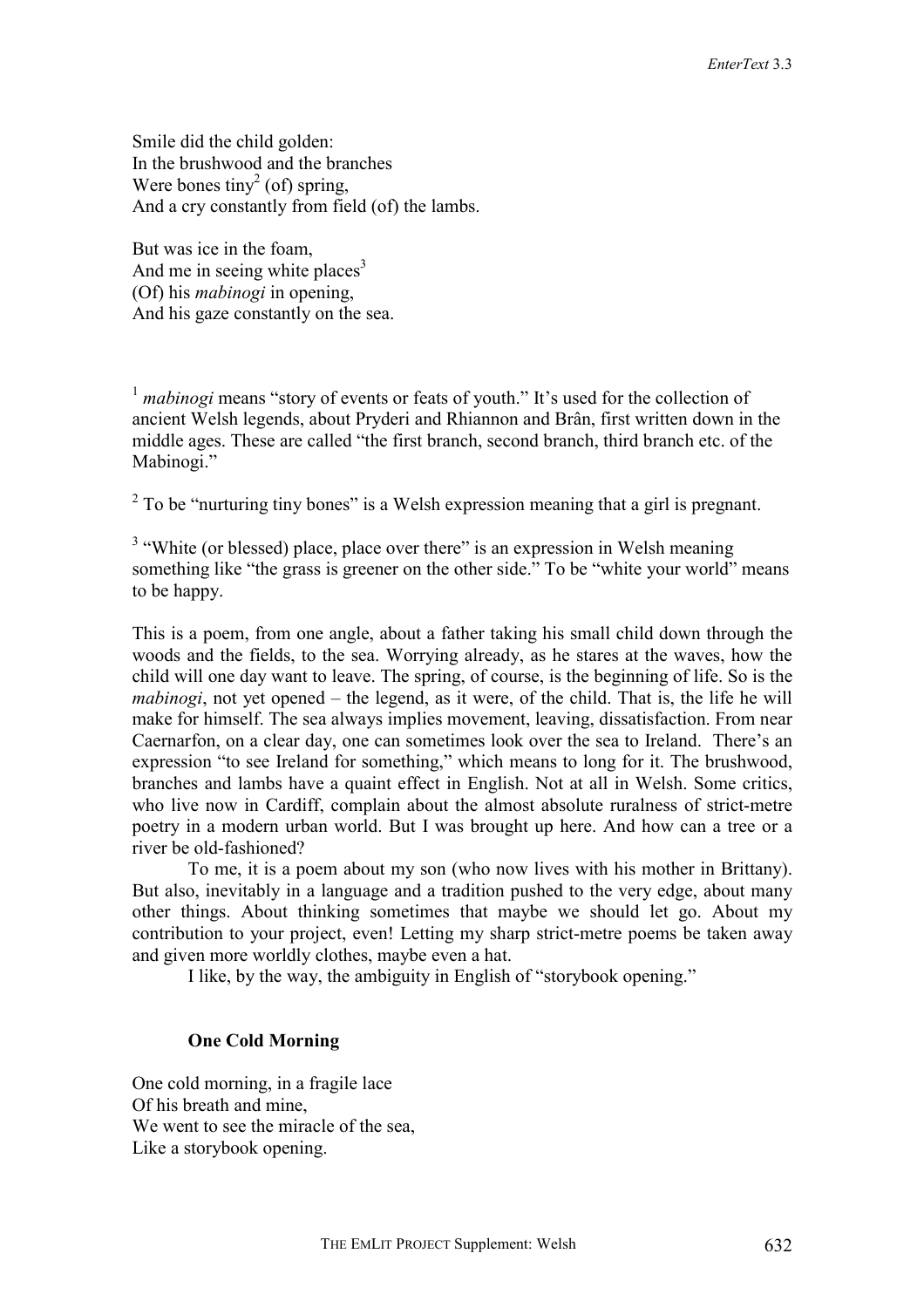The golden child smiled: In the brushwood and the branches Were the tiny bones of spring, And a constant cry from the lambing field.

But there was ice in the foam, And I could see the far-away places Of his storybook opening, As he kept gazing at the sea.

(Translation: the author)

**3** 

#### **Wrth Glywed Sais yn Siarad**

Gofynnodd i'r criw a wyddai rhywun Hanes adwy i sbio'n sydyn Ar y tŷ roedd am ei brynu: Bryn 'Raur? Yn y cymylau'r oedd y cae melyn.

A melyn, melyn, rhwng y cymylau, Y rhydai irwair ar hyd ei erwau; Dôi co' am lond y caeau yn disgyn, A chroen dyn yn felyn fel afalau.

A dyna gau eu calonnau cul, uniaith, How-fflemio, a thremio, a throi ymaith, Canu'n flêr am amser maith, a phasio Y ceid anghofio'r cŵd anghyfiaith.

Pan â'r heniaith i ben y penrhynnau, I ble'r a'r rhain, y parablwyr enwau, Ac ar eu min y llinyn llannau mân A Chymru gyfa'n gân yn eu genau?

Roedd dau 'mhen dyddiau'n twtio'r hen dyddyn, A newidiwyd ei enw o wedyn; Lle bu'r aur yn lliwio bryn a throthwy, Ni welen' hwy trwy'r adwy ond rhedyn.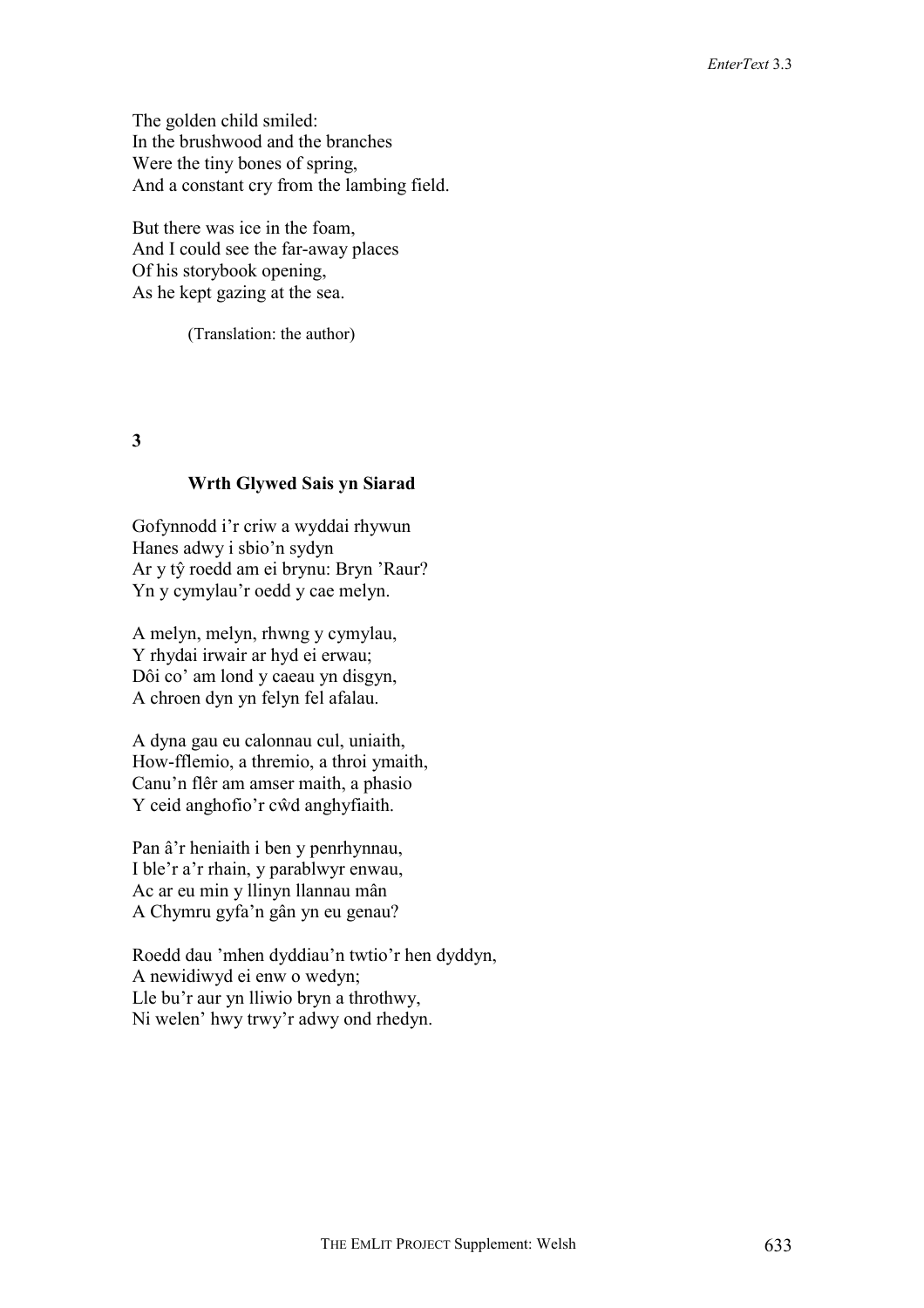### *Author's literal translation and notes:*

# **On Hearing Englishman in Speaking**<sup>1</sup>

Asked-he to the company was-knowing anybody Story (of) gap to look quickly On the house was-he to buy it: Hill (of) the Gold? In the clouds was the field yellow.

And yellow, yellow, between the clouds, Would-rust green grass across its acres. Came memory about fullness (of) the fields in falling, And skin (of) man yellow like apples.

And there is closing their hearts narrow, monoglot, Half-spitting, staring, and turning away, Singing badly for time long, and deciding Could-it-be-allowed forgetting the bastard not-of-same-language.<sup>2</sup>

When goes the language to end (of) the headlands, Where will-go these, the gabblers (of) names, And on their lips the string (of) "llans" little, $\frac{3}{2}$ And Wales all a song in their mouths?

Was two in days in tidying the old house, And was-changed its name then: Where was the gold in colouring hill and threshold, Not could-see they through the gap but bracken.

(Literal translation: the author)

 $<sup>1</sup>$  There's a poem by R. S. Thomas entitled "On Hearing a Welshman Speak."</sup>

<sup>2</sup> It's hard to put this into colloquial English! The word *anghyfiaith* means "stranger," but in a particular sense. In every day usage it means "non-Welsh-speaking, English."

<sup>3</sup> i.e. all the villages beginning with "Llan-"! [*Llan* means "church" – Ed.]

This poem is in a different strict metre (*gwawdodyn*), and of a different type—a kind of Raymond Carver-style short story. Though it's about translation too, it's mostly about a situation that happens all the time! It used to be in the summer, but now it's all year round.

Place-names in Welsh all mean something. They are like an oral map of Wales, and, of course, of Wales' history. When the language disappears, the map becomes useless. Then there's the empty farm: decline of agriculture; depopulation of the countryside; young Welsh people getting out; rich English people tired of their city lives…. The minute the Englishman opens his mouth in the pub, it all comes home!